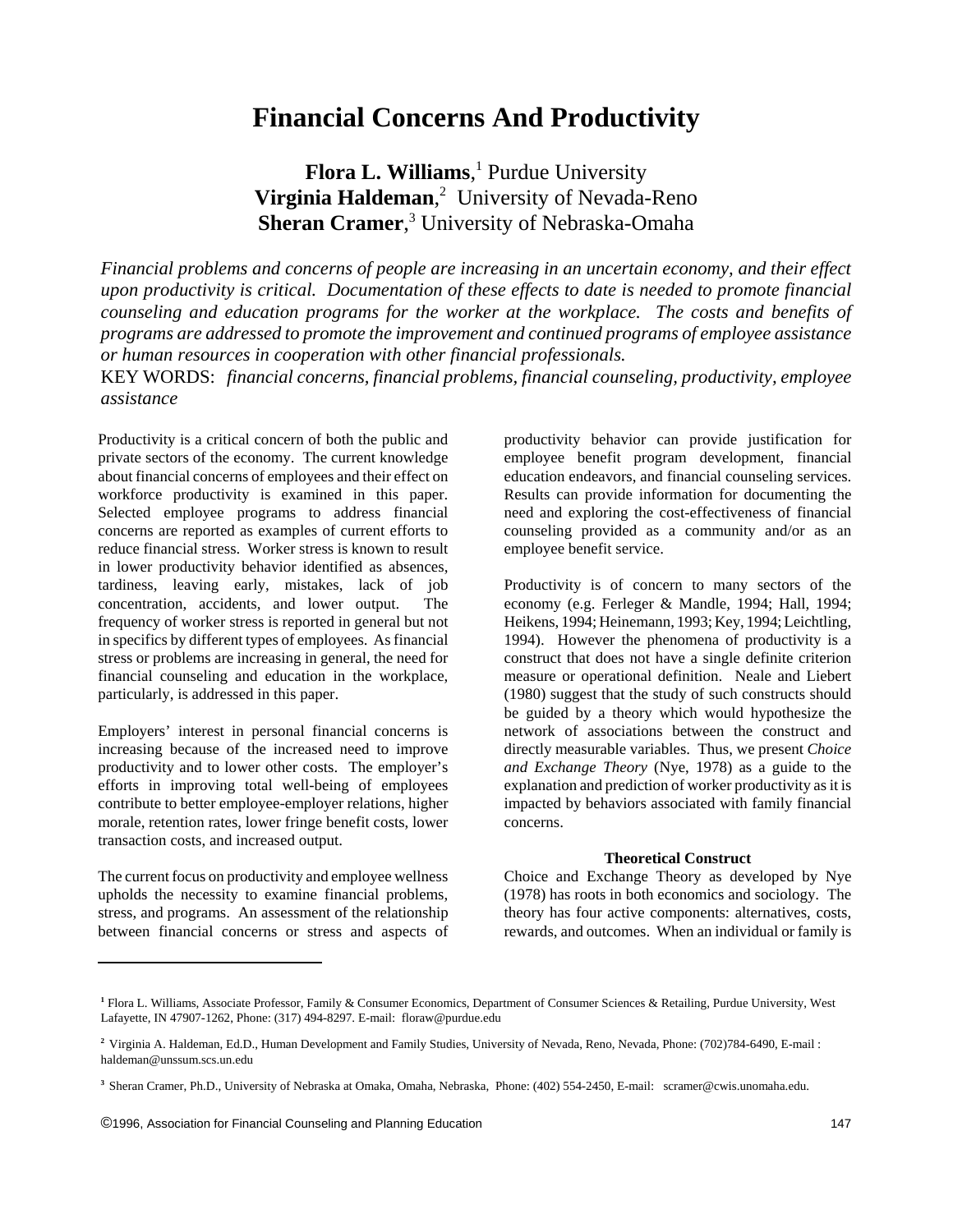#### **Financial Counseling and Planning, Volume 7, 1996**

faced with a problem, there is an array of alternatives from which to choose. Each alternative has associated costs and rewards. The alternative(s) chosen, with accompanying costs and rewards, determine the outcome. Nye (1978) states that many choices are based on the individual's perception of the rewards and costs of the alternatives at the moment of choice without, necessarily, reviewing and evaluating all possible outcomes. Even with review and evaluation of possible outcomes, the choice may be based on overestimation of the anticipated reward, or there may be a lack of perception of the costs associated with the selected alternative. The theory allows for later realization that a decision was not rational.

Nye (1978) identified nine theoretical propositions which can be used to guide hypothesis development. They are considered to be general in application and substance and culture free. These propositions can be strategic starting points for applying theory:

- 1. Human beings seek rewards and avoid costs to maximize outcomes.
- 2. Costs being perceived as equal, individuals will choose the alternative which supplies or is expected to supply the most rewards.
- 3. Rewards being perceived as equal, individuals will choose the alternative which exacts or is expected to exact the fewer costs.
- 4. Immediate outcomes being perceived as equal, individuals will choose those alternatives which seem to promise better long-term outcomes.
- 5. Long-term outcomes being perceived as equal, individuals will choose alternatives seen as providing better immediate outcomes.
- 6. Other costs and rewards being perceived as equal, individuals will choose the alternative which supplies or can be expected to supply the most social approval.
- 7. Other costs and rewards being perceived as equal, individuals will choose the alternative which appears to provide the most autonomy.
- 8. Other costs and rewards perceived as remaining equal, individuals will choose activities and positions which provide the greatest financial remuneration and/or the smallest financial expenditures.
- 9. Costs and other rewards being equal, individuals choose associates and friends with opinions and values which agree with their own and try to avoid those who consistently disagree with them (Nye, 1978).

### *Application of the Theory*

Choice and Exchange Theory enables a researcher to investigate the question of whether there are significant associations between the existence of family financial problems (or having concerns about family financial

decisions) and the existence of behavioral factors associated with employee productivity. The theory is conducive to the investigation of associations between alternative actions workers can take to alleviate the financial problem (or concern) and enhanced worker productivity. Positive and negative outcomes resulting from the decisions made and actions taken can be measured.

Some financial problems may be identified as sources of concern. When these concerns are perceived by the worker as an especially troublesome or grave problem, that perception may contribute to personal physical or emotional conditions which, in turn, may be associated with a decrease in productivity. Financially related concerns and behaviors associated with decreases in productivity are listed in Table 1.

The following are some classic scenarios associated with experiencing financial difficulties. Each is examined using the Choice and Exchange Theoretical framework.

In some cases, experiencing financial problems may serve as motivation to increase productivity in hopes of increasing income, and thus solving the financial problem. One cost is that it would take time to increase productivity and gain the reward of increased income. Another possible cost would be that additional income would not be sufficient. In this option, there is a high risk of delay to secure adequate financial resources. This may result in another dip in productivity.

Another option is to take on a second job, or for another household member to seek gainful employment (or if already employed to seek a second job). The reward of additional financial resources is attainable. A cost may be further reduction in productivity at the place of original employment due to overwork.

When credit over-extension is accompanied by inability to meet credit payments and repossession or wage attachment is threatened, the worker may contact a local credit counseling agency or a financial counselor affiliated with the industry or business. The costs of this option include the time it takes to participate in such a program and the loss of personal control over the allocation of financial resources. The rewards are that financial pressures are reduced and dunning by creditors usually ceases once they are informed that the debtor is a program participant and revised payment plans have been arranged. Ash, O'Neill, and Haldeman (1985) reported that once individuals were participating in a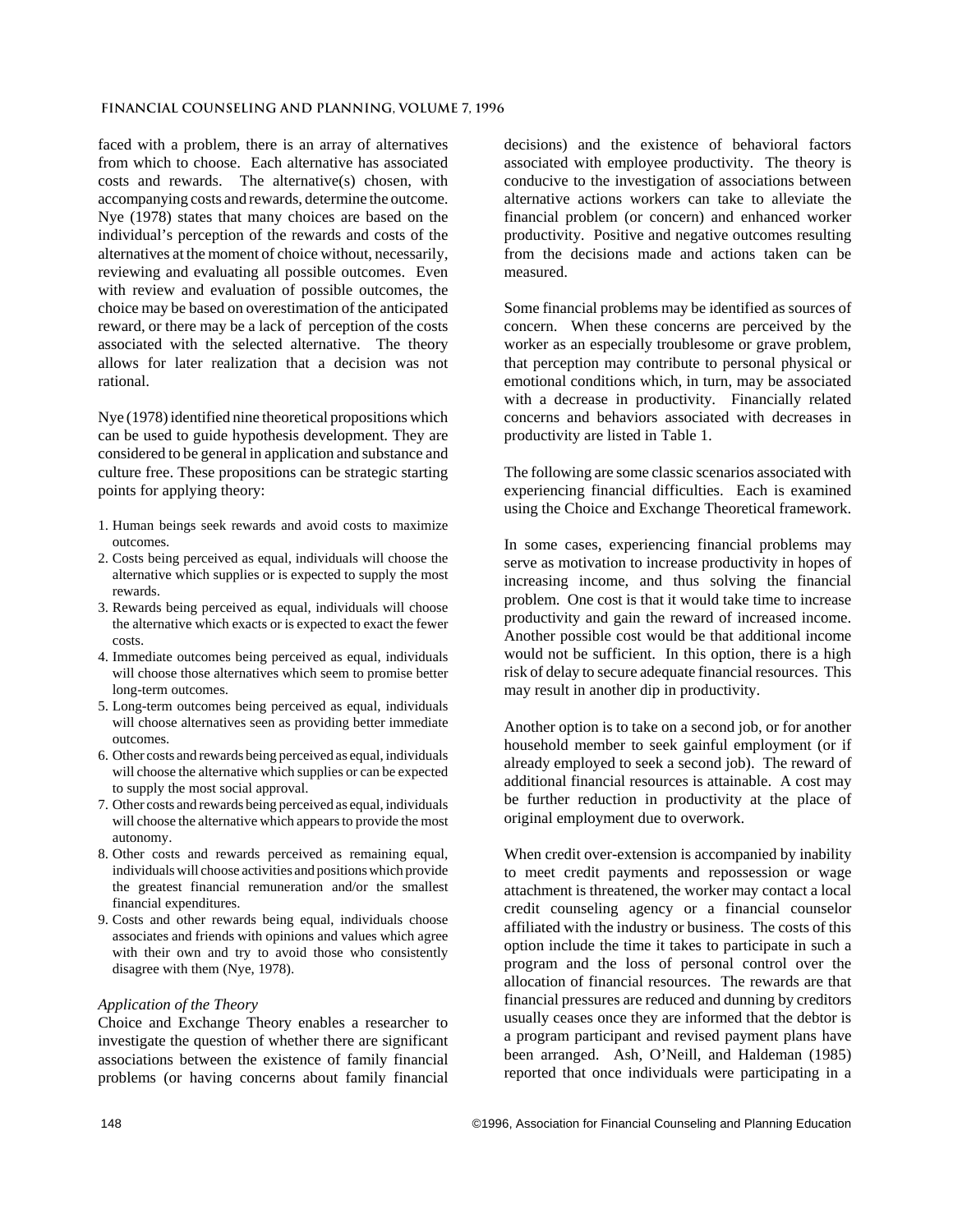#### **Effects of Financial Concerns Upon Workplace Behavior and Productivity**

counseling program, they no longer perceived themselves to be in a crisis situation.

#### Table 1

Financially Related Concerns and Behaviors Associated with Decreases in Productivity

| Concerns                                      | <b>Behaviors</b>                                                      |
|-----------------------------------------------|-----------------------------------------------------------------------|
| Action by a collection agency                 | A grievance being filed by the<br>worker                              |
| Bankruptcy                                    | High incidence of accidents/illness                                   |
| Divorce                                       | High rate of absence, tardiness,<br>and/or leaving early              |
| Excessive indebtedness                        |                                                                       |
| Inability to meet credit<br>obligations       | Incidence of physical or verbal<br>aggression or low tolerance levels |
| Loan consolidation                            |                                                                       |
| Medical bills                                 | Increased incidence of mistakes,                                      |
| Rendering of a legal judgment                 | errors, faulty judgments                                              |
|                                               | related to financial                                                  |
|                                               | Low morale or poor attitude<br>problems                               |
| Repossession                                  |                                                                       |
| Support payments                              |                                                                       |
| Use of a consumer credit<br>counseling agency |                                                                       |
| Utility turn-off                              |                                                                       |
| Attachment                                    |                                                                       |
|                                               |                                                                       |

In companies where the employer has established an employee assistance program, on-site financial counseling may be available. The rewards of participation would be much the same as working with a local credit counseling agency. However, there may be an associated cost when the individual perceives having co-workers know he/she is engaged in counseling, a social stigma. A positive alternative may be the provision of financial management workshops at the worksite or in collaboration with educational agencies within the community. A more costly option is for the worker to place the management of family finances into the hands of a pro-rater or attorney. The associations between any one of these actions and the level of worker productivity is unknown at this time.

The propositions from Choice and Exchange Theory can serve as the basis for developing hypotheses which will test associations between the independent and dependent variables. The three factors present in all propositions can serve as constant operational definitions for studies. Suggested definitions are:

Rewards = positive individual evaluations such as: wages that support an adequate level of living, salary increases, reduced stress, and the possibility of advancement.

- = positive corporate evaluations such as: higher morale, increased productivity, and higher profits.
- $\text{Costs}$  = negative individual evaluations such as: docked pay, wage attachments and garnishments, and using overtime or having a second job as a means of meeting financial demands.
	- $=$  negative corporate evaluations such as: increases in absenteeism and accidents resulting in lower productivity.
- Outcomes  $=$  a change in behaviors associated with worker productivity or actual productivity of goods and services.

It is assumed that workers choose to work where rewards can be exchanged for costs with a resulting maximization of productivity.

Using Choice and Exchange Theory as the theoretical construct, several hypotheses are suggested for future research. For each hypothesis, the number of the corresponding proposition stated above is given.

- 1. Given a set of established actions designed to reduce financial stress, which of the alternative actions are perceived to be the least costly and most rewarding and yield the desired outcome of increased worker productivity? (Proposition 1)
- 2. When a worker perceives the immediate outcome of any of the possible actions to be decreased stress and enhanced ability to concentrate on the job at hand, the worker will select the action which promises the best opportunity for eliminating future financial problems. (Proposition 4)
- 3. When a worker perceives that the long-term outcome for each action is reduction of the possibility for future financial problems, the worker will choose the alternative which will give the greatest and most immediate financial relief. (Proposition 5)
- 4. When a worker perceives that the costs and rewards of the alternatives are equal, the worker will choose the action which will enable him or her to have the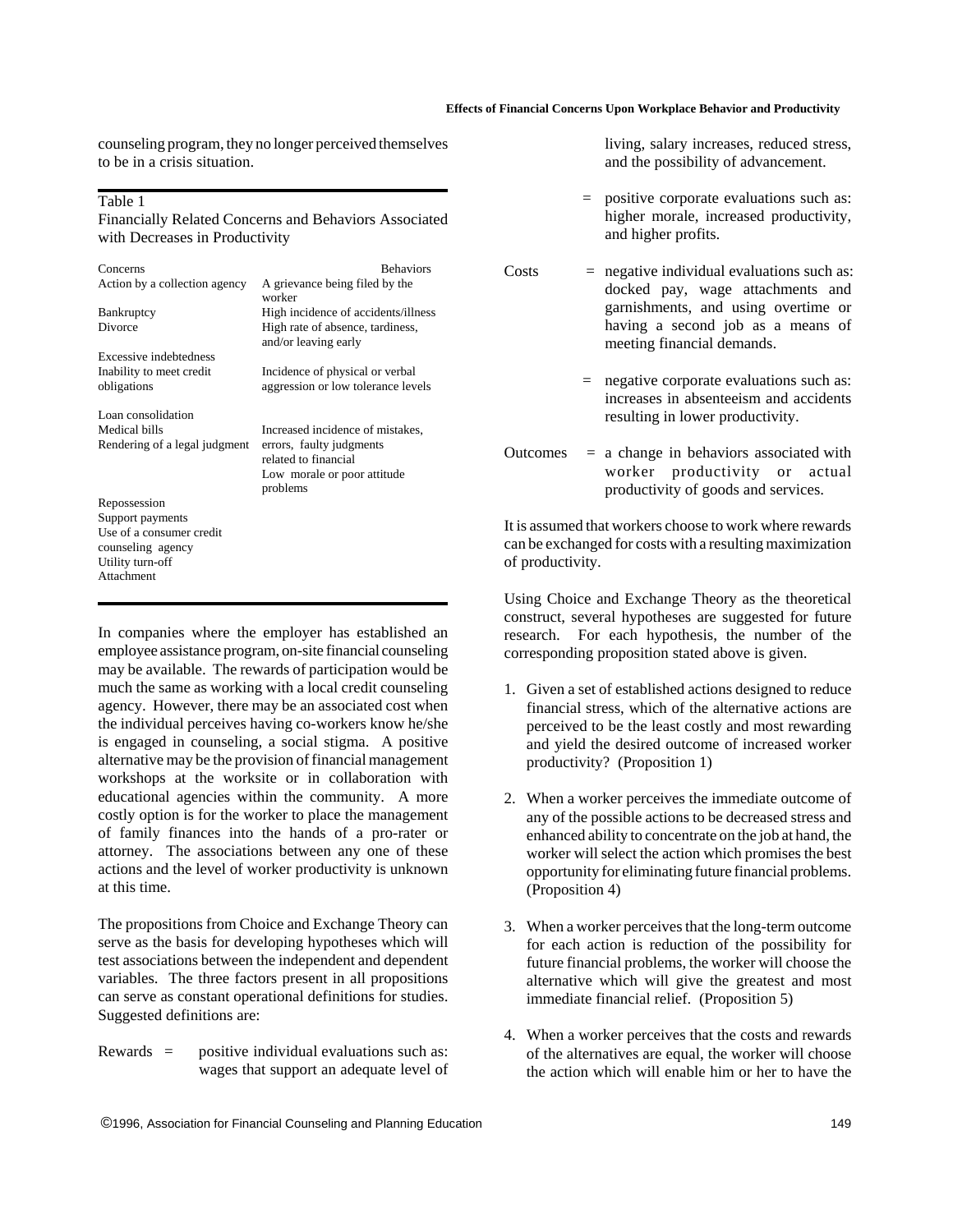#### **Financial Counseling and Planning, Volume 7, 1996**

greatest personal control over his or her personal financial situation. (Proposition 7)

The challenge is to develop reliable and valid instruments to measure financial concerns and behaviors associated with productivity. Results of assessments utilizing such instruments can provide information about providing alternatives that can enhance worker productivity. Such findings would serve as the basis for making informed decisions about implementing financial counseling or educational programs for employees.

### **Literature**

A review of the literature or related works further delineates the components of Choice and Exchange Theory for assisting in explaining and predicting work productivity. First, the problem component is discussed in terms of financial problems/concerns of employees and the effects of these problems and concerns on productivity. Secondly, employer efforts/programs to address employee financial problems constitute the alternative section of the model. Finally, outcomes resulting from such employer efforts and programs complete the section of related works. The outcomes evident from the examples of currently provided employer efforts and programs suggest the need for additional research related specific types of financial programs and efforts and their resulting costs or rewards.

#### *Financial Problems*

Financial problems affect people in various walks of life. Not only is the family life effected but financial problems affect productivity in the job market also. A worker with financial problems experiences lack of concentration resulting in poor quality or quantity of work, fatigue due to stress, becomes more accident prone and exhibits higher grievance rates (Bailey, 1986). Lower output and the tendency to default requires companies to spend more in the way of transactions, benefit costs, and medical costs.

Estimates of the effects of financial problems have been based on records of the numbers of people in the workforce who have sought employee counseling, and the percentage of these who had financial problems. Brown (1993) suggests that 10% is a conservative estimate of the proportion of employees in the workplace with financial difficulties affecting productivity. This estimate comes from a company providing well above national average pay and benefits. Another research report was that personal financial problems affected nearly one-third of America's corporate workforce performance (Financial Services Study, 1988).

The relative importance of financial problems contributing to lowered productivity can be documented by its rank with other problems of those who seek counseling. The disentanglement of financial problems from other problems is difficult. One such report of those who had problems with alcohol or drug affecting productivity, related problems were financial - 35%, legal - 55%, worker compensation claims - 12%, and accident or sickness claims - 14% (Brown, 1993).

Absenteeism of work place behavior has revealed that financial problems are increasing due to more singleparent households, divorce, second marriages, more oneincome households due to corporate downsizing, other downsizing, over-spending, addictions, and not enough money (Tagtmeier, 1992). Focus groups of employees indicate that about 13% report financial problems as a primary issue and 20% report them as secondary issues resulting from other problems.

Financial concerns and employers' way of dealing with them have changed over the last two decades (Lecky-Thompson, 1995). Whereas twenty years ago, employees were expected to leave their problems outside the workplace, now employee assistance programs help with a variety of difficulties. Financial concerns "are assuming greater proportions" and are multifaceted. Whereas eight years ago, the concern was a simple issue that worried an employee, a higher percentage have multiple problems. These problems, according to Richard Hopkins, president of the Employee Assistance Professionals Association, can be distinguished among types. They involve work problems (15%), personal (25%), family or marital (25%), substance abuse 10%), financial or legal (15%) and miscellaneous (10%) (Lecky-Thompson, 1995).

A recent report (Byrne, 1996) also surveyed the request for financial counseling as well as frequency of financial concerns. Data were collected through the administration of the Business & Industry Needs Assessment (BINA) Survey, a 174-item questionnaire which measures employee wellness, in areas including: exercise, diet, job satisfaction, stress, substance use, family satisfaction, depression, anxiety, driving. The BINA survey was developed over nine years with funding from the National Institute on Alcoholism and Alcohol Abuse (NIAAA) and the National Institute on Drug Abuse (NIDA). Of 10,308 survey participants at nearly 40 organizations, primarily in the northeastern states,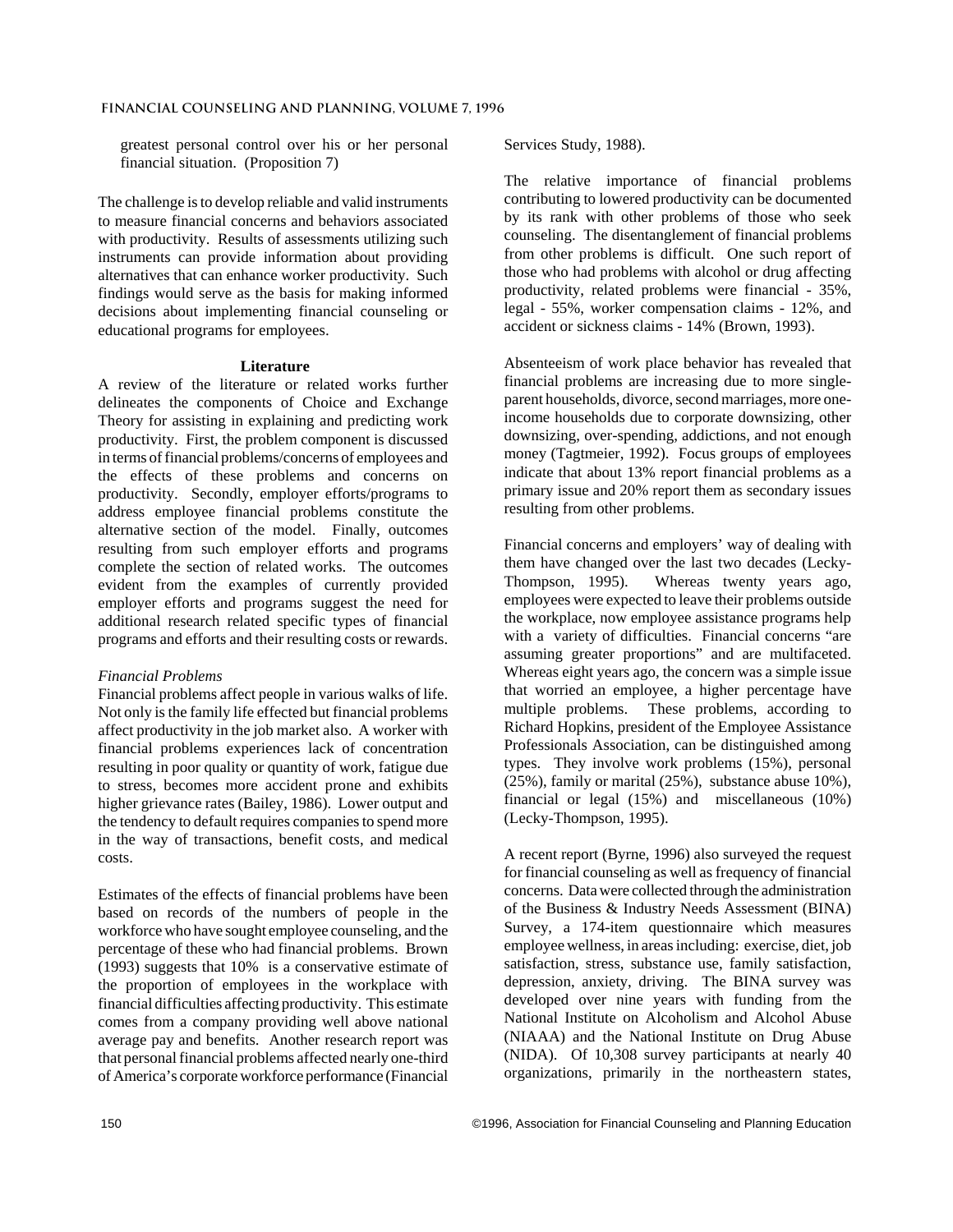responses regarding financial concerns were: "concerned" or "very concerned" by 43% and "somewhat concerned" by 32%. Concern about over-use of credit cards was reported by 30% who were "concerned" or "very concerned" and 21% who were "somewhat concerned".

Of respondents, 60% indicated they would like counseling, a workshop or course, or information regarding finances. The distribution was as follows: 11% responded they would like counseling; 19% responded they would like a workshop or course; and 309% responded they would like information.

The current level and trend of personal bankruptcies and consumer debt is evidence of the financial difficulty of some workers and is indicative of the continuation of a similar trend for the future. For more than 50 million Americans, credit means bills they can't pay, phone calls from collection agencies, and rejection letters from credit card companies (Detweiler, 1993). Additionally, 110 million people are in debt to credit card companies, many perched precariously on the edge of a debt cliff with a small downturn in the economy pushing them over the edge. The number of consumers who can't pay their bills has skyrocketed and bankruptcy courts and credit counseling offices are clogged with persons seeking assistance. In excess of 400,000 people contacted consumer credit counseling offices for help in 1990 because they were too deeply in debt to handle their situation by themselves. More than 800,000 Americans declared personal bankruptcy in 1991, more than double the number who did so one decade earlier (Detweiler, 1993). In 1995, the number was over one million who filed for bankruptcy.

Respondents to a Survey of Virginia's largest corporate employers identified the main causes of employee financial troubles as overuse of credit, overspending, lack of budgeting, too many debts, inadequate shopping and spending skills, salary or wages too low, and lack of knowledge about money (Garman, Porter & McMillion, 1989). The survey, sponsored by Employee Benefit Offices, represented manufacturing, banking, and other service sector firms.

The cost of personal problems and debilitating life styles is estimated for Canadian business to be \$25 million per workday (Tittemore, 1994). The estimate is that "68% of all workers will experience workplace problems severe enough to prevent them from coping with day-to-day duties" (p. 49). "At any time, 10-20% of working

Canadians will be performing at a reduced level because of personal difficulties." Personal problems are estimated to cause more than 30% of all absenteeism.

## *Effect of Financial Problems/Concerns Upon Productivity*

Financial problems affect productivity both directly and indirectly. Based on information from managers in U.S. corporations who worked with EAPs, Harris (1987) estimated that financial problems cost U.S. companies a minimum of \$40 billion each year. Financial problems also affect family and marital relationships, physical and emotional health that can further lead to a decrease in productivity. A worker can heighten his financial problems through indecision over financial planning, inadequate knowledge and through incorrect decisions and management.

The cost of financial problems to a company can be estimated by the following procedure, using Brown's (1993) conservative estimate:

- C 10% of Workforce with Financial Problems #
- C 10% of Average Annual Wage in Wasted Productivity \$
	- = The cost of Doing Nothing Estimated Annual Cost \$

Employees burdened with financial problems are not likely to perform at their full potential. Therefore, employee financial welfare is a legitimate area for management. Superiors need to be alert to detect employee financial concerns, to advise employees on possible ways to achieve the necessary financial assistance and to convey employee financial needs to senior management so they can be used in formulating company policies and programs. Financial counseling programs may include professional advise related to employee stock ownership plans, credit unions, financial grants, tuition assistance and scholarships. Financial worries can result in erratic behavior, an item of particular concern in relation to managerial personnel (Adler and Leff, 1976). Employers, in order to increase the productivity of their workers can help them acquire information regarding financial assistance, personal finance and formulate policies and programs to help them in times of financial stress (Alder & Leff, 1976).

A survey of full-time personnel in companies with over 1000 employees who had household incomes in excess of \$25,000 and who were eligible for company benefits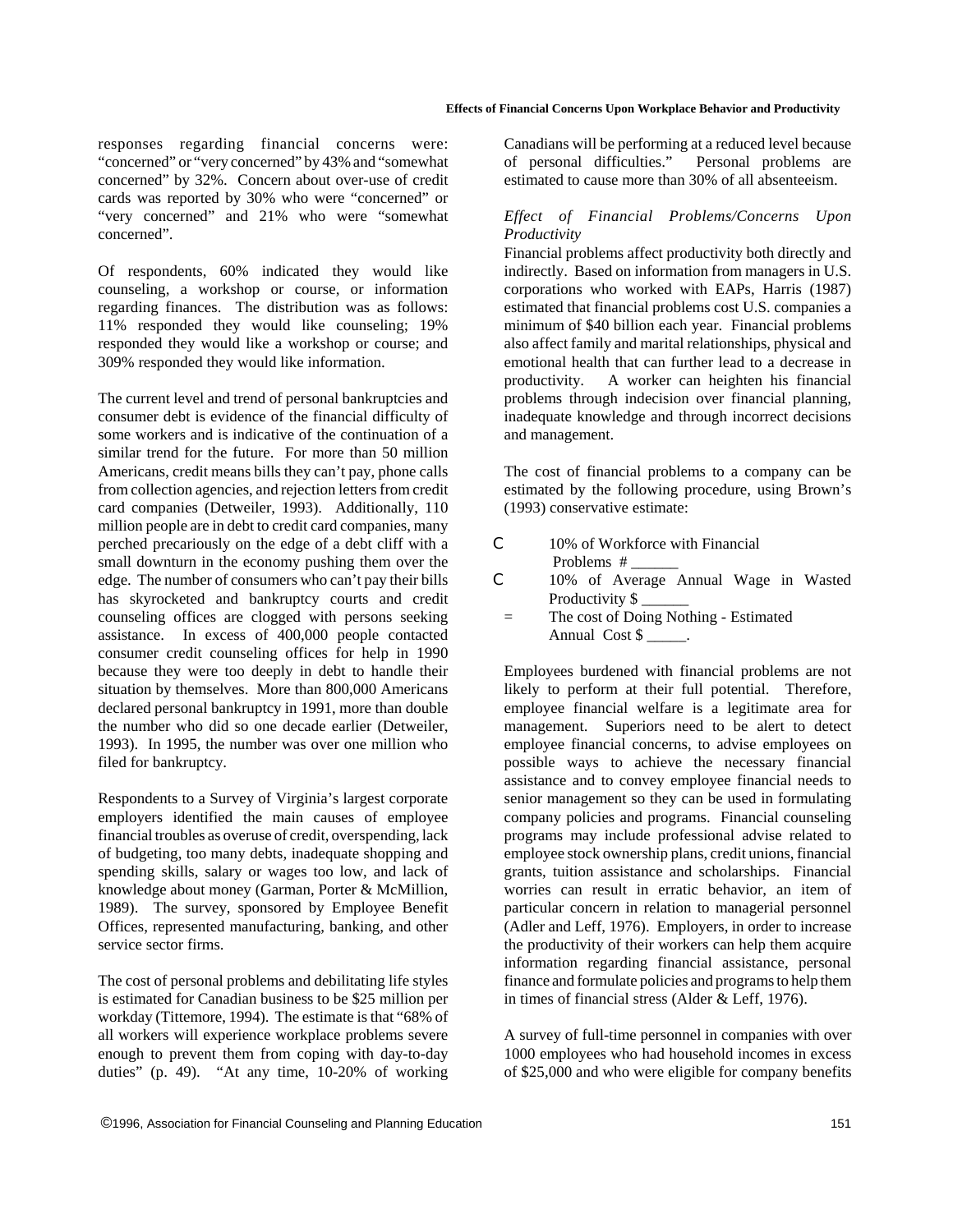documented the relationship of finances and productivity. Forty-three percent of those under the age of 45 indicated that their financial worries sometimes affected their job performance. Sixty percent of those under age 45 and 48% of those over age 45 desired financial planning assistance. Sixty-one percent of the respondents in the same study indicated that corporations had the responsibility to help employees reach financial goals (Farish, March 1988). A U.S. Department of Defense (DOD) study examined a number of factors including absenteeism and financial problems (Hendrix, Steel & Schultz, 1987.) Absenteeism increased with financial problems. The magnitude of employee problems resulting from the inter-relatedness of financial and personal and or family/marital problems has the potential to negatively influence work behavior to the extent that the employee may become a "troubled employee."

The theme is "minimize distraction for maximum output" and "employees who have worries about career advancement, finances and work-life balances don't perform to capacity" (Breuer, 1995, 71). Worries that cause some employees to function at roughly 70% capacity include their upward mobility chances, sending children to college and how they will retire. An example is told of a manager who was under such great stress from financial worries, work-life issues and concerns about career growth/employability, that he wore a heart monitor (p. 72). The analysis reveals that finances are the employees' biggest stress after career stability which, of course, involves family finances and economic security. A current worry is the escalating gambling problems in the workforce that are destructive patterns of behavior (Falzon, 1995).

Financial concerns affect productivity at all levels of employees. The rationale for providing financial planning services for senior executives is that the time and energy these employees would spend worrying about their money would keep them from being maximally productive (Tagtmeier, 1992). The rationale for providing financial counseling for non-executives is that stress directly affects their productivity and costs the company time and money.

Costs of financial difficulties to the employer include wage garnishments, firing and hiring a new employee after the second wage garnishment, processing and tracking creditors, and defaults on employer-sponsored credit union loans (Tagtmeier, 1992). These costs can be included in the formula to determine the cost/benefit of financial counseling for employees either in-house or contracted with an outside agency.

## *Employer Efforts and Programs*

What have been employer efforts and programs to address employee financial problems and the resulting outcome of such efforts? The decades of the 1980s and 1990s evidenced a growing interest in financial counseling by employee assistance programs (EAPs). However, implementation of financial counseling programs did not keep pace as evidenced by the mention of financial problems last on their list. In the 1990s more employees added financial planning to their benefits to assist in decision making about retirement pensions and to reduce company liability. Programs of basic financial management an investment counseling increased during the 1990s although "financial illiteracy" is still underaddressed in the workplace (Cambridge Human Resource Group, 1994).

Employee assistance programs are based upon the premise that an employee's job performance is negatively influenced by financial problems, among other types of personal and family problems. A survey of companies indicated that almost half of them sponsored employee assistance programs for their workers and that financial problems were listed by 81% as one of the problems most often covered (*Wall Street Journal*, l987, p. 27). EAP programs offering assistance with financial/legal problems are described as broad brushed in their approach with staffs providing assistance directly through in-house counseling efforts or by referral to outside specialists and agencies.

Referrals to employee assistance programs are made by supervisors and, in many instances, employees themselves seek out the services. Approximately 15% of EAP referrals involved financial matters (Harris, 1994). Major benefits, i.e. reward or outcomes, claimed from EAP programs included: valued employees were helped and retained, absenteeism and turnover was reduced, productivity was improved and employee stress reduced.

The costs and benefits of employee assistance programs, although widely available and variable, help to interpret the actual outcomes of such programs. Although the reports are for programs in general, future research can isolate costs and benefits for financial counseling. The variables are costs per employee per year such as a range from \$4 to \$90 and an average per employee per year such as \$30. Most studies of the benefits from employee assistance programs report a savings, for example about \$3.50 per employee, in lower costs for health care claims,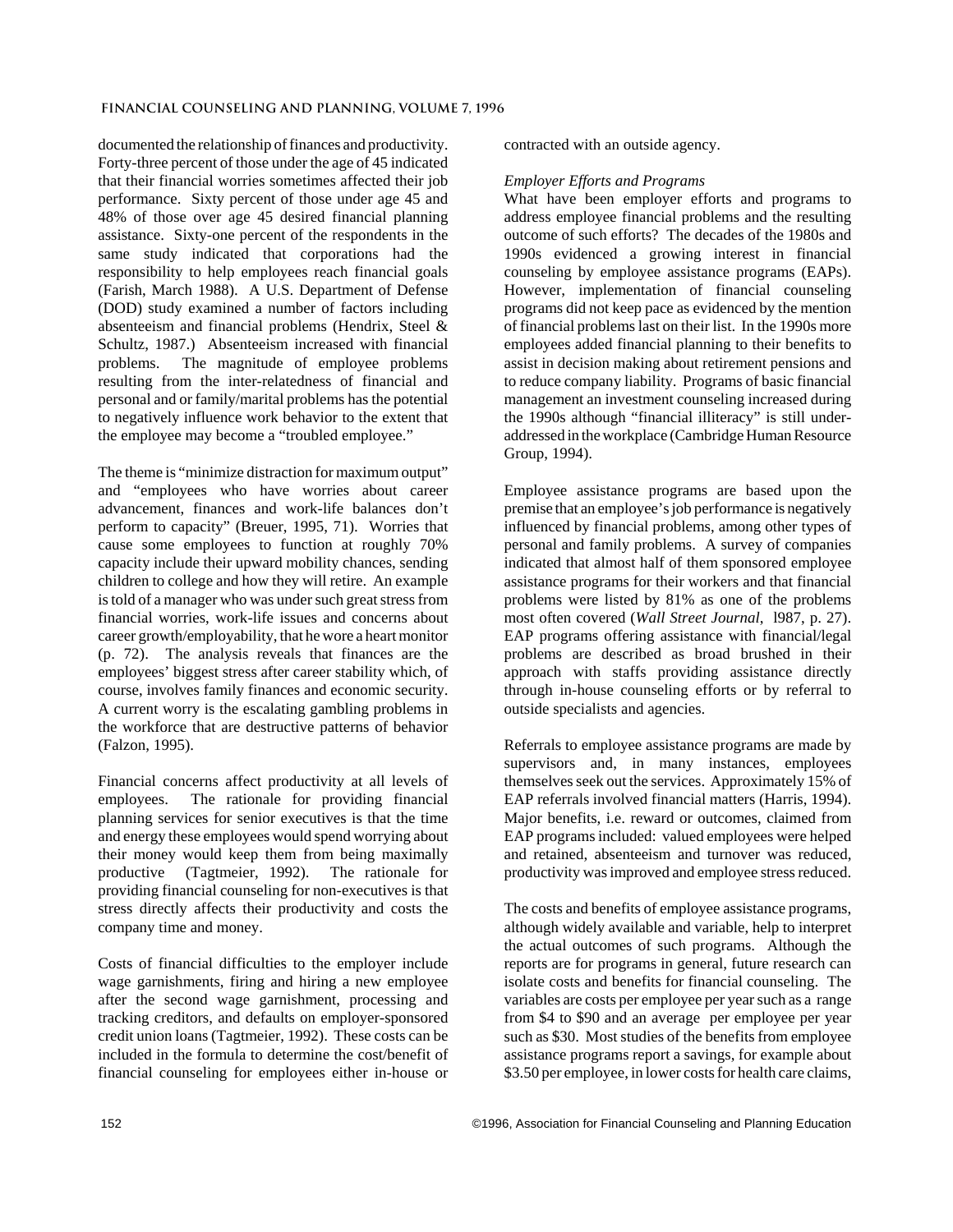absenteeism, and workplace accidents for every dollar spent. For example, an \$8.00 figure of savings per dollar spent includes higher worker productivity and reduced training costs (Thorne, 1987). A study reported by Bergmark (1989) concluded that an easily accessed, risk free, multi-disciplinary assistance program helped employees solve problems sooner, more effectively and more efficiently. For example, health care benefit costs in the EAP group were only 41% of a comparable non-EAP group with the EAP's average benefit costs being 28% lower.

A survey of the Employee Benefit Offices, at 47 of Virginia's largest corporate employers, based on number of employees per job site, revealed that 67% of the companies offered counseling for financial problems (Garman, Porter & Macmillan, 1989). These firms encompassed manufacturing, banking, and other service sector firms. Three-fourths of the firms indicated that employees had responded favorably to the availability of financial counseling services. Positive outcomes resulting from such programs, reported by 38% of the firms, included improved attendance and better on-the-job attitude toward work.

Among the models of financial education programs to help employees be more productive and less stressed is "Financial Crossroads," for example, which can be used as a self-study guide or a workbook for onsite workshops (Breuer, 1995). Crossroads are the times with financial aspects from serious illness, death of a family member, divorce, care of an elderly parent, job loss of a family member and retirement. After helping employees visualize their situations and possible consequences, and potential defensive strategies, it directs employees "to find an outside financial advisor" to help develop solutions (p. 75). Educational programs are aimed at improving employee moral and well-being (Sell, 1993). Programs are more effective if they are first field-tested. Focus groups are useful in reviewing materials. A program as a result was "Money Matters" which included five magazines: why begin planning, how to control spending, how to establish and reach goals and estate planning (Sell, 1993). In addition an Info Line was available to employees for further information and explanation. Continued evaluation included focus groups and records of frequency of questions, kinds of questions, satisfaction with answers, application of information, critique of the quality of information, change in behavior, and use of coupons to obtain collateral material.

A "personal money management program" instituted by

one company taught employees and their families how to manage their money while helping them better understand and appreciate the company's operating needs (Jones and Matte, 1978). Components of the program included live instruction on how to determine personal financial needs, videotapes showing alternatives and specific recommendations for financial needs, textbook and workbook with pertinent personal money management forms. Outcomes reported included several benefits including development of interest in a wellmanaged operation, learning management by objectives, reduction of job time wasted on personal money matters and good public relations.

Two phases of the financial counseling process, "preventative" and "productive" have the potential for making an impact on the outcome of worker productivity. The preventative phase seeks to help a person avoid financial problems in the future. Prompt, careful delineation of sickness and retirement benefits to employees is a critical part of this phase. Gaining greater personal satisfaction for the employee is an objective of the "productive phase". Avoiding problems is inadequate (Adler & Leff, 1976).

Financial counseling programs addressing financial problems and concerns of employees can result in improved benefit packages, decreased unrest or conflict on the job and with management, reduced stress and the possible resulting breakdown of physical and mental health. Additionally, reduced confusion in selecting various company benefits related to insurance, savings and investing, pensions and retirement plans can reduce employee financial concerns. Appropriate choices can lessen stress from decisions about longer term plans for financial security. Finally, reduced confusion related to tax laws can also lessen stress with the ultimate objective-improved productivity.

The focus is on productivity and creativity and requires a new system of management (Breuer, l995). Assisting employees with financial concerns involves indirectly helping the employee to balance work and family. New systems of work involve adjusting schedules for child care responsibilities, flextime, personal leave days, flexplace, and reshaping the work environment. The advice for employers in helping their employees with financial planning or financial difficulties is built on theories of psychology, sociology, management and economics. A financial counseling theory is evident in this advice: "To eliminate financial problems, employees must realize that personal money management is a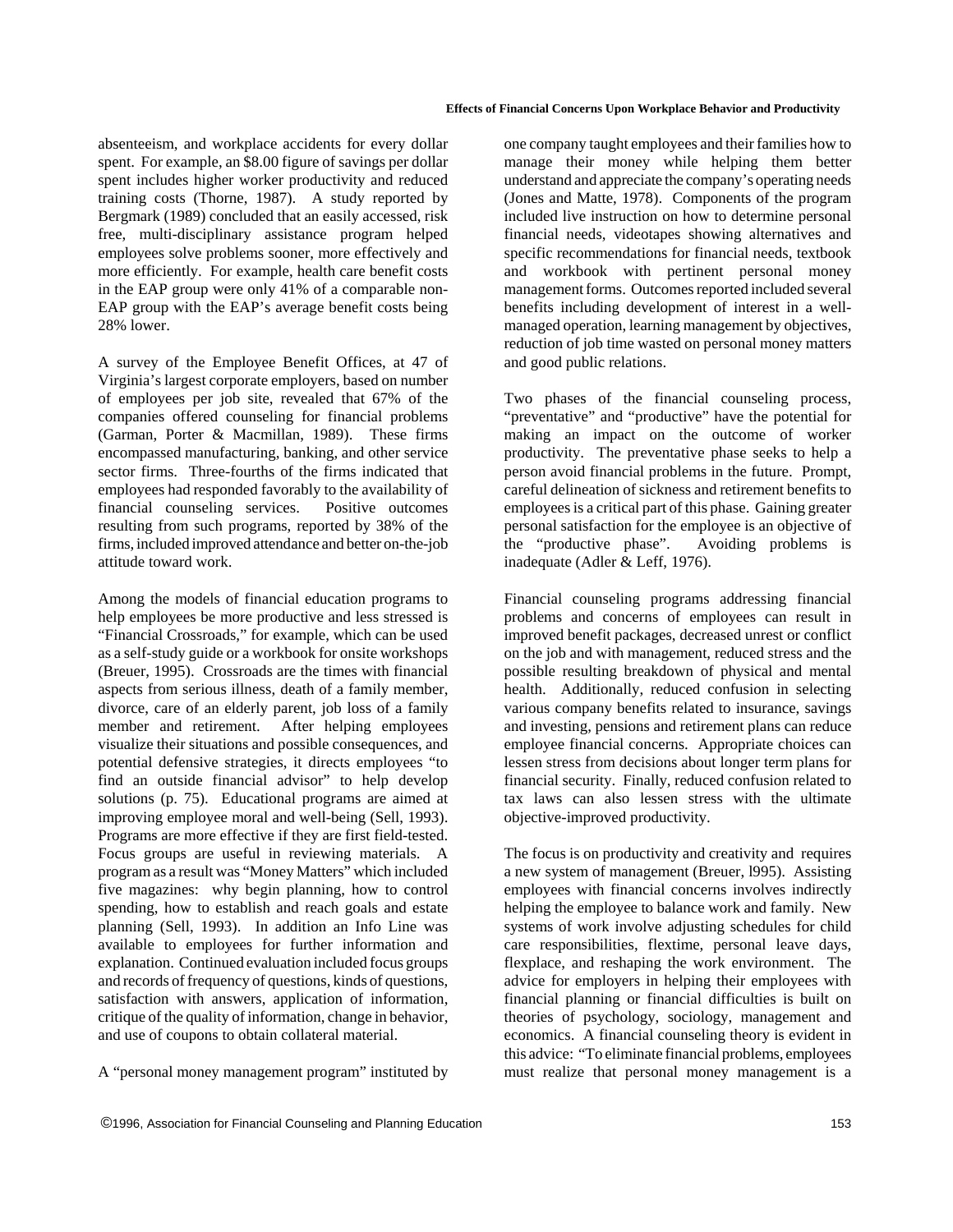lifelong process because their needs change as they progress through the financial life cycles; they must also be aware that no individual or institution can completely manage their money for them" (Tagtmeier, 1987).

Concerns by employers include attracting and retaining talented personnel to increase their productivity. Employers recognize that preparing their employees for the future and resolving financial stress currently they can accomplish both these goals (Sheley, 1995). Employees are concerned that only about half (52%) who have access to 401k plans actually contribute the maximum and one third do not participate. Furthermore, Secretary of Labor Robert Reich testified to the Senate in 1994 that "45 % of current workers participate in a private pension plan" (Sheley, 1995, 89). Human resource departments are now offering financial education programs to promote pension and personal savings in response to retaining personnel and overcoming problems with events such as divorce, illness, or children's college, which of course reduce retirement contributions (Sheley, 1995). They are advised to first analyze their "workforce by demographics, reading level and education level" (p. 92) and then present creative and innovative programs.

To determine the effect of Employee Assistance Programs, the following method has been established (Tittemore, l994,50); but to determine the effect of financial counseling the percentage of personal problems due to financial concerns must be established:

| Number of employees in the company                                                                                                                                                  | $=$ (A)           |
|-------------------------------------------------------------------------------------------------------------------------------------------------------------------------------------|-------------------|
| $10\%$ (.10xA) are experiencing<br>personal problems (As mentioned,<br>statistics indicate that 10% to 20%<br>of the workforce is incapacitated by<br>disruptive personal problems) | (B)<br>$=$ $\sim$ |
| Average employee's salary                                                                                                                                                           | $=$ (C)           |
| Total salary of employees with<br>personal problems (BxC)                                                                                                                           |                   |
| (Employees experiencing personal problems)<br>are at least 35% less productive)                                                                                                     | (E)               |

Your savings are  $(Ex. 75)$   $=$ \$  $\_\_$ (Seventy-five percent of your employees' personal problems can be corrected through professional counseling).

# **Conclusions**

The concern over financial problems and productivity is critical due to increased financial difficulties and uncertainty in the workplace. Information from research on how to improve productivity related behavior and the implementation of services are needed by business and families in times of economic prosperity as well as downturn since there will always be those experiencing financial stress.

The review of literature has revealed a very limited amount of research to date and a lack of precision tools for determining the effect of financial concerns upon productivity. Research tools need to be developed and refined to assess the specific education and counseling concerns of various industries and businesses. Although basic financial management knowledge and skills are always needed, specific financial concerns for the unique workforce and changing era need to be identified.

The interrelatedness of financial concerns and other personal problems and their resulting impact on productivity had received little attention 10 years ago (Felstehausen, 1983). Now that attention is increasing, definitive and careful research is needed to disentangle the relationship of financial problems to other personal problems and the resulting impact on worker productivity.

Research is needed to identify lowered productivity in certain behaviors by percentages of employees with financial problems that can be reduced by financial counseling and education. Research is needed to document the direct and indirect effects of financial concerns on the various types of productivity and for different types of industries or businesses. Research is needed to better document the cost/benefit of financial counseling programs to improve productivity, employeremployee relations, retention, and well-being.

Financial counselors and educators need to prepare more programs in cooperation with industry and business based on the excellent services or models already available from a variety of current providers. The means for effective and efficient evaluation of these programs need to be developed.

## **References**

- Adler, P. & Leff, G. Employee personal finances. *Business and Society Review, 20,* 78.
- Ash, J. M., O'Neill, J.P. & Haldeman, V. (1985). Families in financial crisis: Development of a model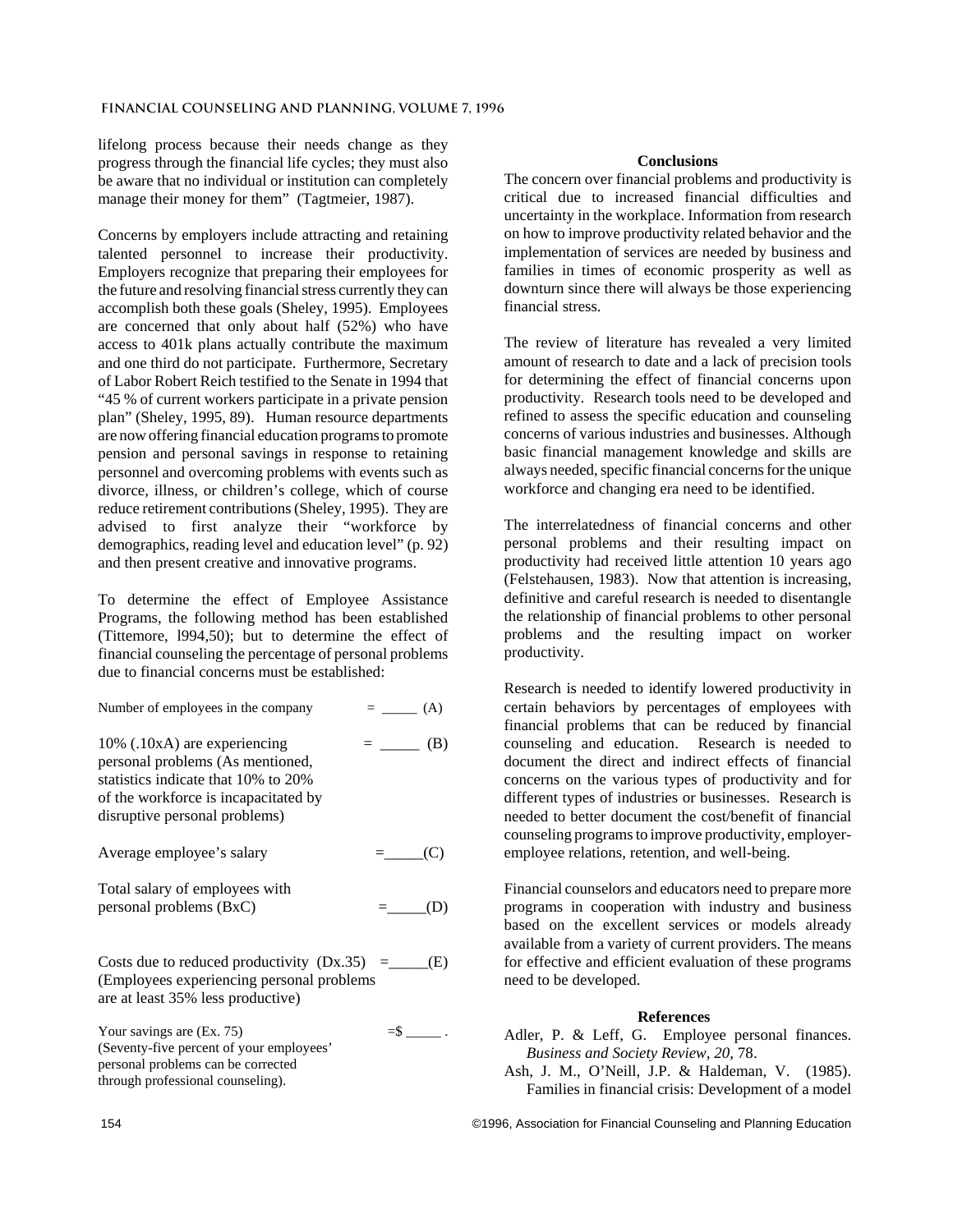for diagnosis and treatment. *Family Perspective, 19* (1), 11-23.

- Bailey, W. E. (1986). Putting together the pieces. *Management World,15*, 32-37.
- Bergmark, R.E. (1989). Drug prevention/intervention in the work place. Presentation to Select Committee on the Impact of Drugs on Crime, Education, and Social Welfare, Employee Advisory Resource of Control Data, St. Paul, Minnesota, June 16.
- Breuer, N. L. (1995). Minimize distractions for maximum output. *Personnel Journal*, (May) 71-76.
- Byrne, M. (1996). Business and industry needs assessment. King of Prussia, PA: Compass Information Services, Inc.
- Brown, R. C. (1993). *Financial Worries in the Workforce* with permission of R. J. Reynolds Tobacco Co., R.R. Employee Counseling, Winston-Salem, NC. Unpublished paper.
- Cambridge Human Resource Group (1995). Money worries. *Wall Street Journal*, August 3.
- Detweiler, G. (1993). *The Ultimate Credit Handbook.* New York: Penguin Books.
- Falzon, J. (1995). Legalized gambling: Win now, pay later. *EAP Association Exchange, 25* (4), 6-7.
- Farish, P. (1988). HRM Update, Coming Benefits? *Personal Administrator*, *33*, 22.
- Ferleger, L.A., & Mandle, J. R. (1994). The nontangible economy. *Challenge, 37* (5), 59-62.
- Garman, E.T., Porter, N.M. & McMillion, J.A. (1989). Financial Counseling by Corporations with Large Number of Employees. Southeastern Regional Family Economics Proceedings.
- Hall, J. (1994). Americans know how to be productive if managers will let them. *Organizational Dynamics, 22* (3), 33-46.
- Harris, T. (1987, July). Caring for your workers pays off. *Management Today*, *6*.
- Harris, N. (1994). Capital investment and labor costs driving productivity gains, study says. *Indianapolis Business Journal, 15* (3), 14A-15A.
- Heinemann, H.E. (1993). America's productivity slide. *Journal of Commerce and Commercial, 395* (27921), 8A.
- Hendrix, W.J., Steel, R.P. & Shultz, S.A. (1987). Job stress and life stress: their causes and consequences. *Journal of Social Behavior and Personality,* 2 (3), 291-302.
- Jones, R. & Matte, H. (1978). Personal money management. *Personal Administration, 23* (9), 41-44.
- Key, W.R. (1994). Assembly-line job satisfaction and productivity. *Industrial Engineering, 26* (11), 44-45.
- Leichtling, B. (1994). Does an employee hold your

business hostage? *Denver Business Journal, 46* (8), 9B.

- Lecky-Thompson (1995, June). Helping hand to employees*. Management Today*. 16.
- Neale, J.M. & Liebert. R.M. (1980). *Science and Behavior*. Englewood Cliffs, N.J.: Prentice-Hall, Inc.
- Nye, I.F. (1978). Is choice and exchange theory the key? *Journal of Marriage and the Family, 40* (2), 219-233
- *Personnel* (1988,Feb.). Helping employess manage their finances, 6.
- Sheley, E. (1995, Nov.). Help employees plan now for a secure future. *HR Magazine*, 88-94.
- Sell, N.W. (1993). Bank of America launches companywide financial planning education program. *Employee Benefits Journal* (September), 8-12.
- Tagtmeier, GOT. (1992). *Financial counseling. Employee Assistance, 4* (12), 14-16.
- Tagtmeier, GT. (1987). Helping employees with financial planning. *EAP Digest* (March-April), 42- 47.
- Thorne, D.R. (1987, October 19). Helping employees -- Guidelines for establishing and employee assistance program. *Business Insurance, 21,* 33-34.
- Tittemore, J. (1994). Not just a handout. *CA Magazine*, August, 49 -50.

*Wall Street Journal* (1987, Jan. 15). Employee Assistance Programs, p. 27.